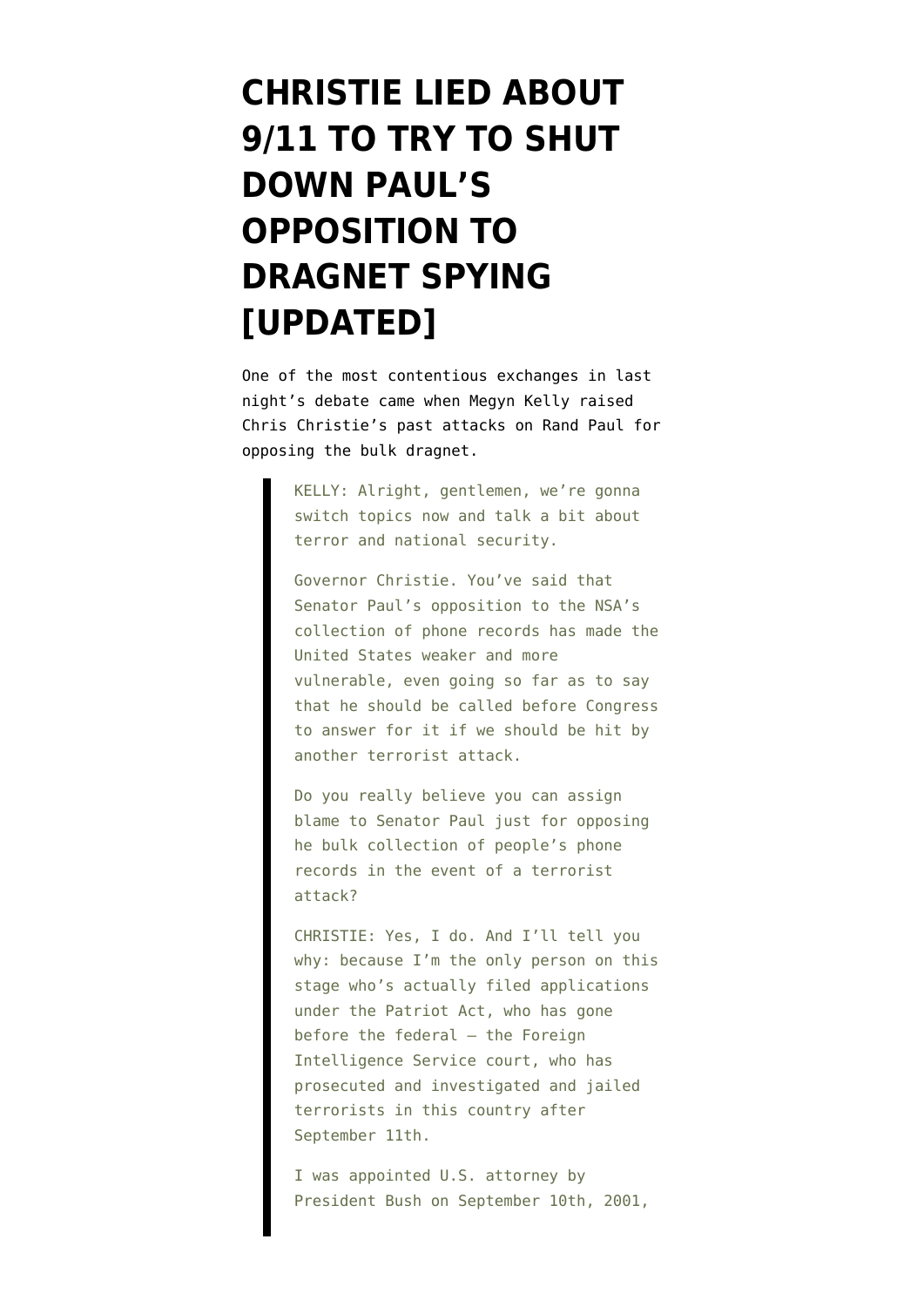and the world changed enormously the next day, and that happened in my state.

This is not theoretical to me. I went to the funerals. We lost friends of ours in the Trade Center that day. My own wife was two blocks from the Trade Center that day, at her office, having gone through it that morning.

Never mind that most US Attorneys don't, themselves, go before the FISC to present cases (usually it is people from the National Security Division, though it was OIPR when Christie was US Attorney), never mind that the name of the court is the "Foreign Intelligence *Surveillance* Court.

The real doozie here is Chris Christie's claim that he "was appointed U.S. attorney by President Bush on September 10th, 2001."

On December 7, 2001 — three months after the attacks — President Bush released this [notice of](http://georgewbush-whitehouse.archives.gov/news/releases/2001/12/20011207-9.html) [nomination.](http://georgewbush-whitehouse.archives.gov/news/releases/2001/12/20011207-9.html)

> The President intends to nominate Christopher J. Christie to be United States Attorney for the District of New Jersey. Christie has been a partner with Dughi, Hewitt and Palatucci of Cranford, New Jersey since 1987. He is a graduate of the University of Delaware and Seton Hall University School of Law.

Christie was confirmed quickly and started as US Attorney in January 2002.

Now, maybe Bush spoke with his big New Jersey fundraiser Chris Christie and assured him the payoff  $-$  in the form of a key appointment  $$ would be coming. Maybe that conversation even happened on September 10.

But it is not the case that he was nominated on September 10.

I attribute this fib — like the mistakes about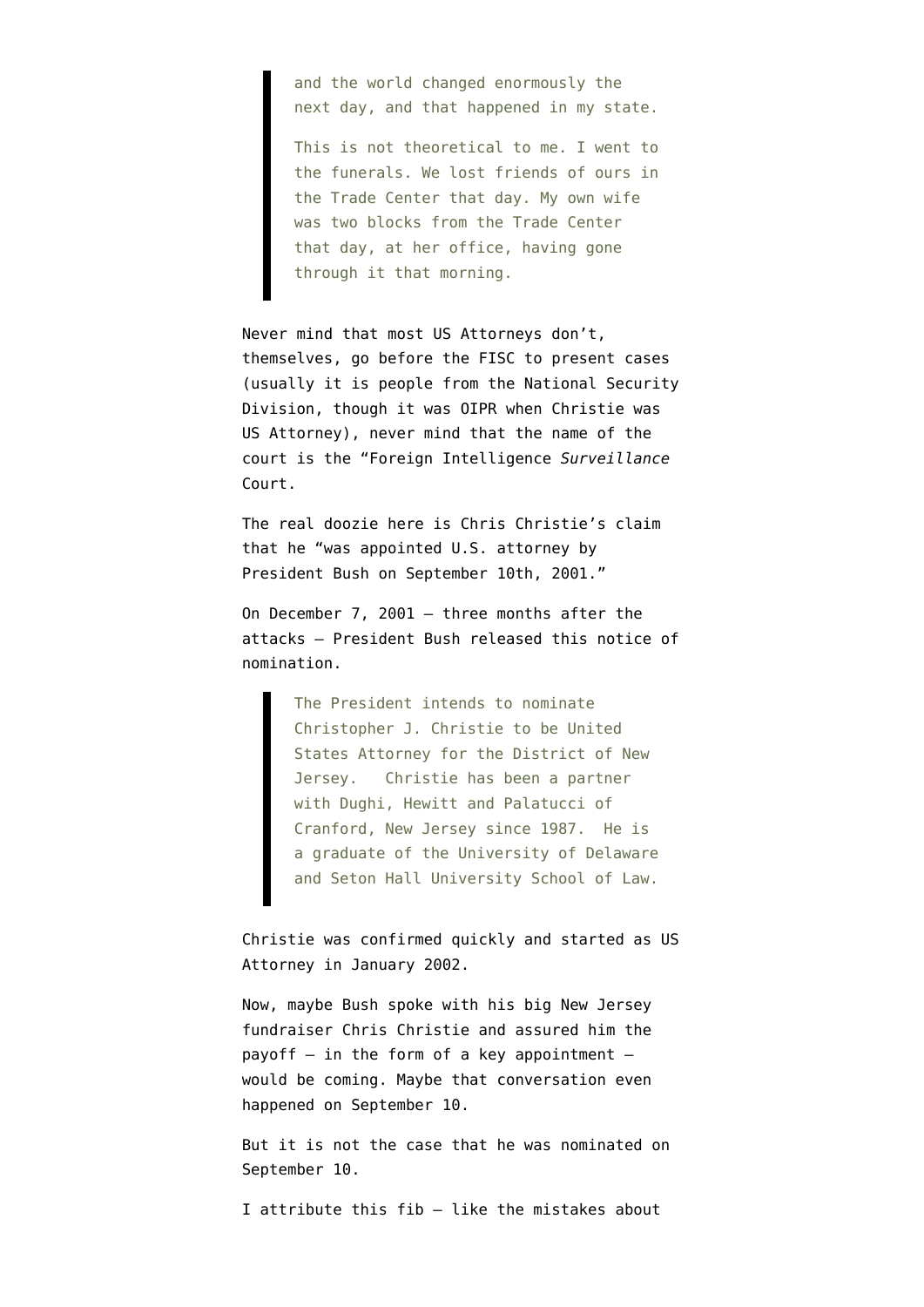the name of FISC — to be bluster and debate confusion. What I find more offensive is that Andrea Mitchell, when hailing Christie's national security credentials later in the night, literally claimed he was nominated on September 10 and started on September 12.

And there's a far bigger subtext here.

Christie implies he was involved in the dragnet in question. He was US Attorney from January 2002 to December 2008 — so he in fact would have been in office during the two years when the phone dragnet worked through the Servic–um, Surveillance court, and four years of the Internet dragnet. But if, as he implies, he was involved in the dragnet for the entire span of his tenure — and remember, there were huge cases run out of Trenton right out of  $9/11$  - then he was also using the fruits of illegal wiretapping to do his job. Not Servic — um, Surveillance court authorized dragnets and wiretaps, but also illegal wiretaps.

Which may explain why he's so invested in rebutting any questions about the legitimacy of the program.

Update: Here's what his [official biography](http://nj.gov/governor/admin/about/) says about his tenure as US Attorney. (h/t JH)

> Christie was named U.S. Attorney for the District of New Jersey in 2002. As the chief federal law enforcement officer in New Jersey, earning praise from leaders in both parties and drawing national attention for his efforts in battling political corruption, corporate crime, human trafficking, gangs, terrorism and environmental polluters.

Update: In an absolutely hysterical [attempt](http://www.app.com/story/news/politics/new-jersey/chris-christie/2015/08/07/chris-christie-us-attorney-appointment-nomination/31303073/) to rebut the clear fact that he was not nominated when he said he was, Christie's people said he was informed he would be on September 10 at 4:30 (as I suggested was likely). But the rest of the explanation makes it clear they hadn't even done a background check yet!